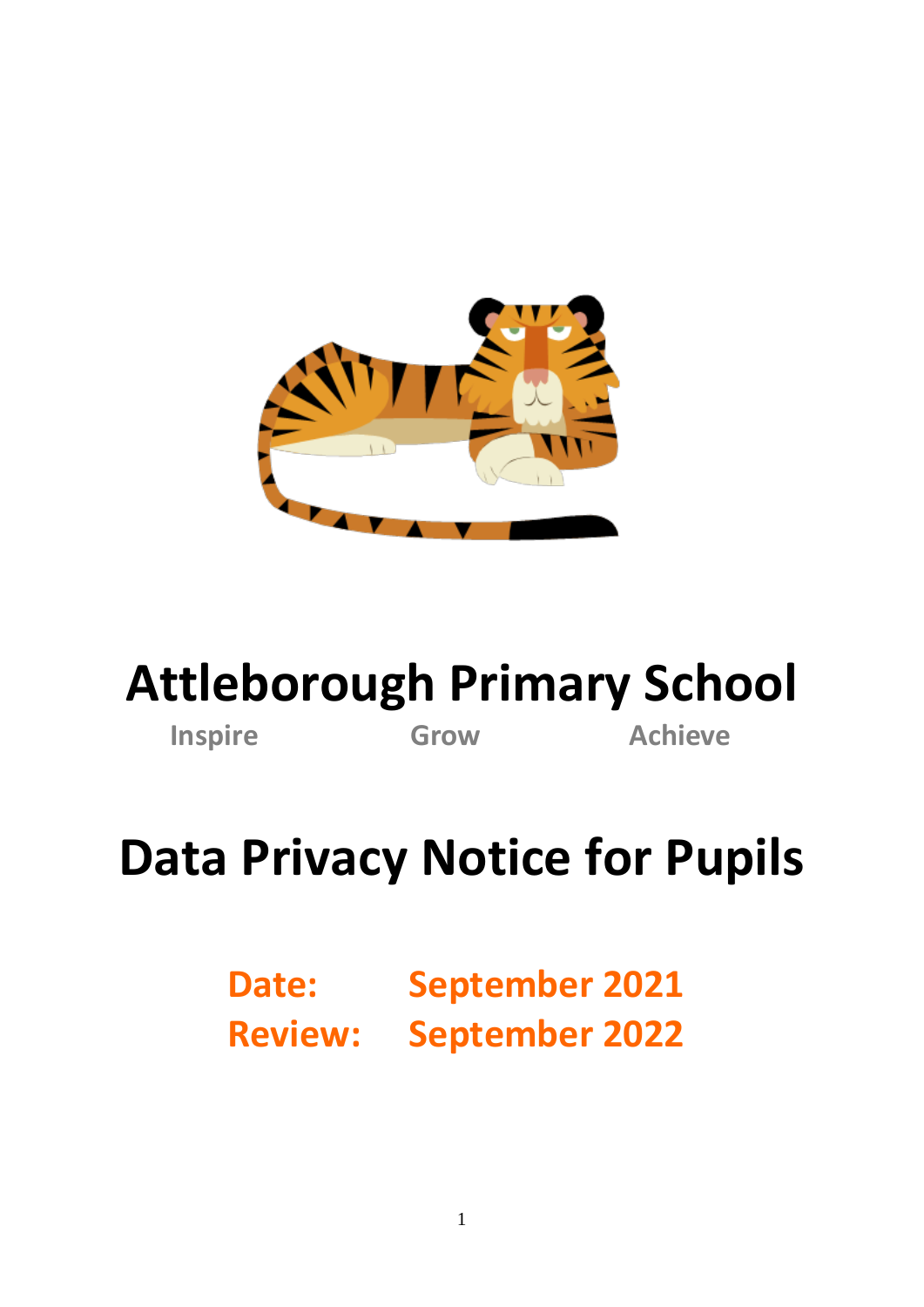#### **Content**

Purpose of this document

[Why we collect and use this information](#page-2-0) [The Data Protection Principles](#page-2-1) [Your rights](#page-3-0) [The lawful basis on which](#page-3-1) we use this information [Collecting pupil information](#page-4-0) [Storing pupil data](#page-4-1) [The categories of pupil information that we collect, hold and share include:](#page-4-2) [Who we share pupil information with](#page-4-3) [Why we share pupil information](#page-5-0) [Data collection requirements:](#page-5-1) [The National Pupil Database \(NPD\)](#page-5-2) [Concerns about how your personal data is handled](#page-6-0)

**[Appendix 1: List of w](#page-7-0)ho we share data with Appendix 2: List of processing details**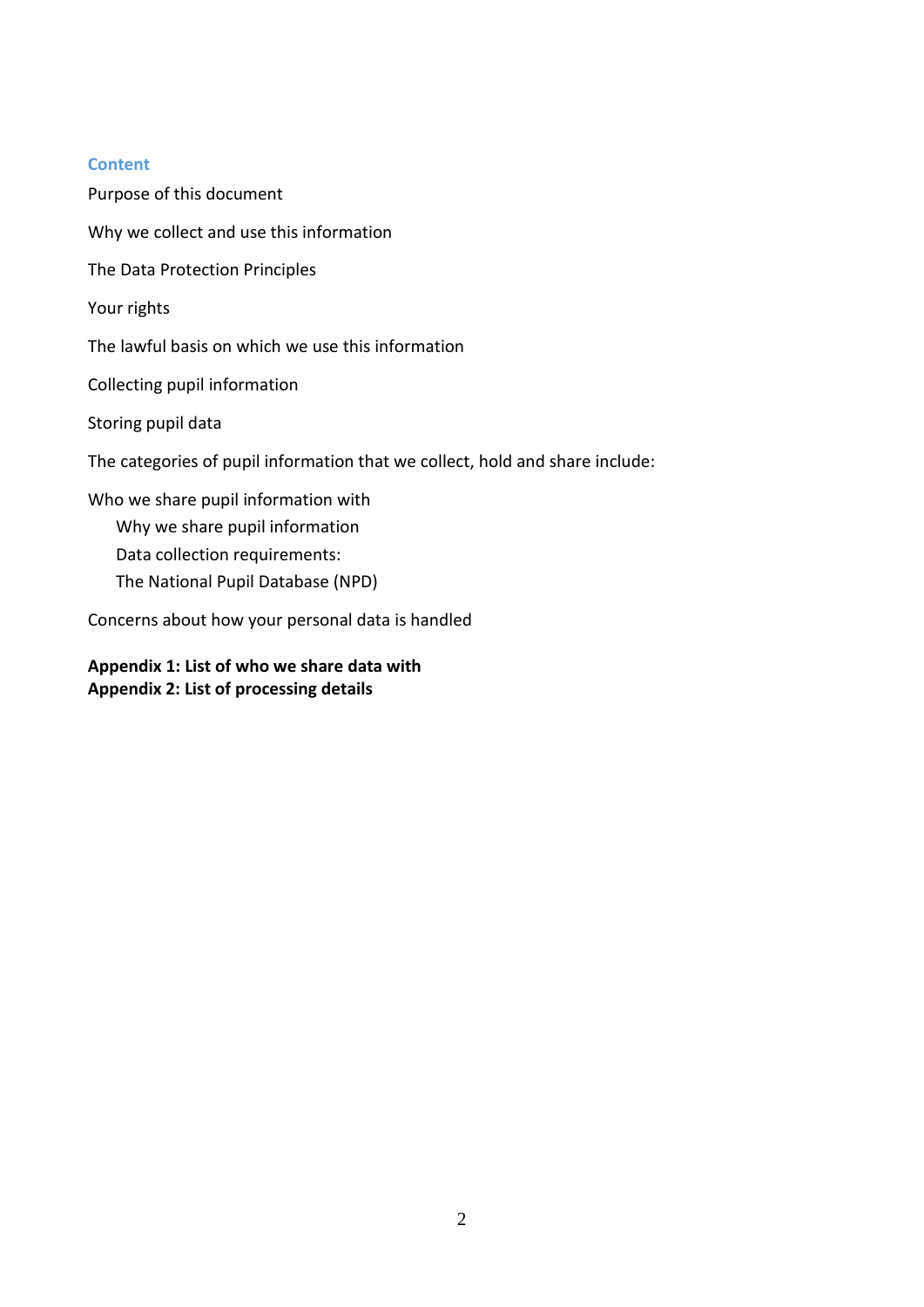#### **Purpose of this document**

Attleborough Primary School is a data controller and this document describes the pupil data that is collected and how it is processed. As a controller we are responsible for deciding what data is collected and how it is processed.

Under the Data Protection Act 2018 and the GDPR we must abide by the principle of transparency and the right of data subjects to be informed how their data is processed.

This document provides such information. It will be updated from time to time and updates communicated to the relevant data subjects.

It is your duty to inform us of changes.

#### <span id="page-2-0"></span>**Why we collect and use this information**

We use the pupil data:

- to support pupil learning:
- to monitor and report on pupil progress;
- to provide appropriate pastoral care;
- to assess the quality of our services;
- to comply with the law regarding data sharing.

#### <span id="page-2-1"></span>**The Data Protection Principles**

We will comply with data protection law. This says that the personal information we hold about you must be:

- Used lawfully, fairly and in a transparently
- Collected and used only for the specific, explicit and legitimate purpose they have been collected for and not for any other purposes
- Adequate and relevant and limited only to what is necessary
- Accurate and kept up to date.
- Kept only as long as necessary
- Kept securely, using appropriate technical and/or organisation measures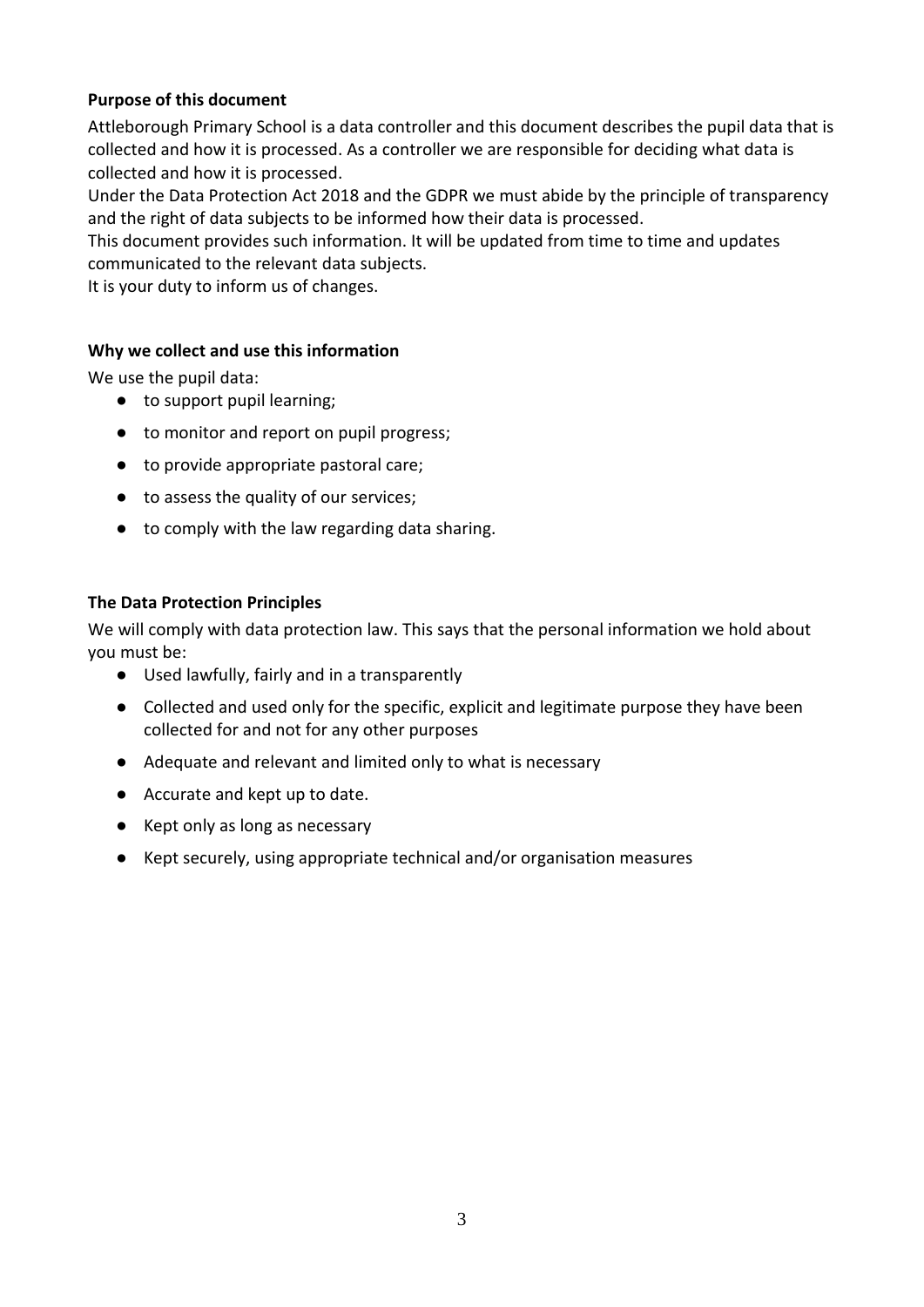## <span id="page-3-0"></span>**Your rights**

You have rights associated with how your data is collected and processed. Not every right is absolute, but under certain circumstances you can invoke the following rights:

- Right of access
- Right of erasure
- Right of rectification
- Right to object to processing
- Right to be informed
- Right to data portability
- Right to not be subject to decisions based on automated decision making
- Right to restrict processing
- Right to seek compensation for damages caused by a breach of the Data Protection regulations.

The Data Protection Officer (DPO) is in position to ensure your rights are supported. To contact the DPO email:- dpo@dataprotection.education.

## <span id="page-3-1"></span>**The lawful basis on which we use this information**

- We collect and use pupil information under a task performed in the public interest where it relates to a child's educational progression;
- Some photographs and videos are used only after gaining explicit consent;
- Where medical data is being processed, this is processed under a legal obligation (Children and Families Act 2014 which includes a duty on schools to support children with medical conditions);
- Safeguarding data is processed under the legal obligation of The Education Act 2002. Sections 21 and 175 detail how governing bodies of schools must promote the wellbeing of pupils and take a view to the safeguarding of children at the school.
- We collect and process pupil information under Article 6 of the General Data Protection Regulation (GDPR) to perform our official function (public task).
- where it is carried out as a task in the public interest such as equal opportunities monitoring, for child protection purposes or where otherwise authorised by law, such as Departmental Censuses as required in the Education Act 1996.
- Children and Families Act 2014 includes a duty on schools to support children with medical conditions;
- The Equality Act 2010 (England, Scotland and Wales) requires you to make reasonable adjustments to ensure that children and young people with a disability are not put at a substantial disadvantage compared with their peers;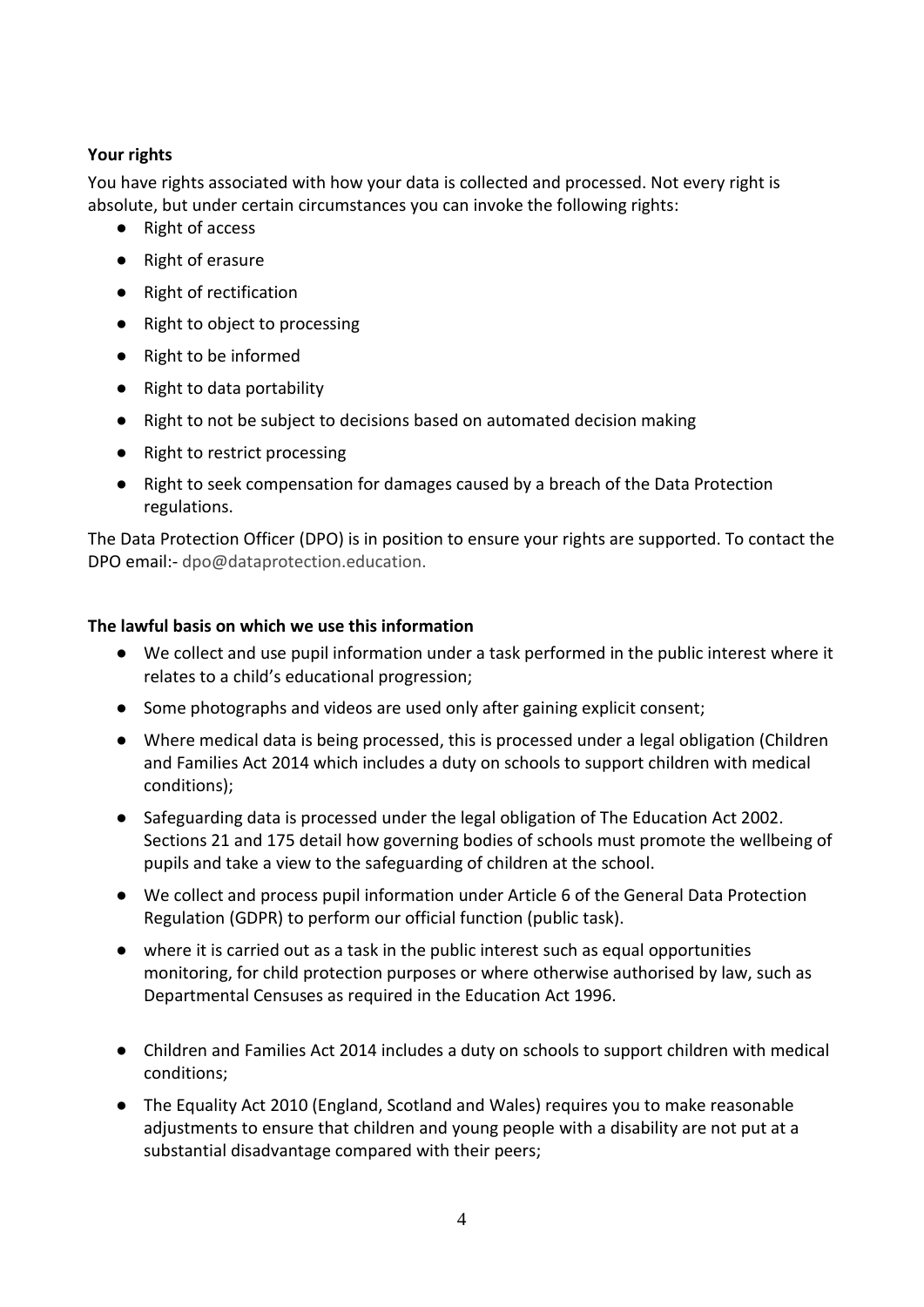- The Education Act 2002, Sections 21 and 175 detail how governing bodies of schools must promote the wellbeing of pupils and take a view to the safeguarding of children at the school;
- Section 3 of the Children Act 1989 places a duty on a person with the care of a child to do all that is reasonable in the circumstances for the purposes of safeguarding the child;
- Education Act 1996, relating to attendance at school

#### <span id="page-4-0"></span>**Collecting pupil information**

Whilst most of the pupil information you provide to us is mandatory, some of it is provided to us on a voluntary basis. In order to comply with the General Data Protection Regulation, we will inform you whether you are required to provide certain pupil information to us or if you have a choice in this.

#### <span id="page-4-1"></span>**Storing pupil data**

We hold school workforce data as documented in our Retention Schedule, which can be requested by contacting the school office.

## <span id="page-4-2"></span>**The categories of pupil information that we collect, hold and share include:**

- Personal information (such as name, unique pupil number and address);
- Characteristics (such as ethnicity, language, nationality, country of birth and free school meal eligibility);
- Attendance information (such as sessions attended, number of absences and absence reasons);
- Assessment information and education records;
- Special Educational Needs information;
- Behavioural information (such as, achievements, exclusions, internal exclusions and detentions);
- Health and medical information (such as dietary requirement and medication details);
- Safeguarding and Child Protection reports and disclosures;
- Photographs and video clips;

#### <span id="page-4-3"></span>**Who we share pupil information with**

We routinely share pupil information with:

- Schools that the pupil's attend after leaving us;
- Our local authority:
- Other admissions authorities;
- The Department for Education (DfE);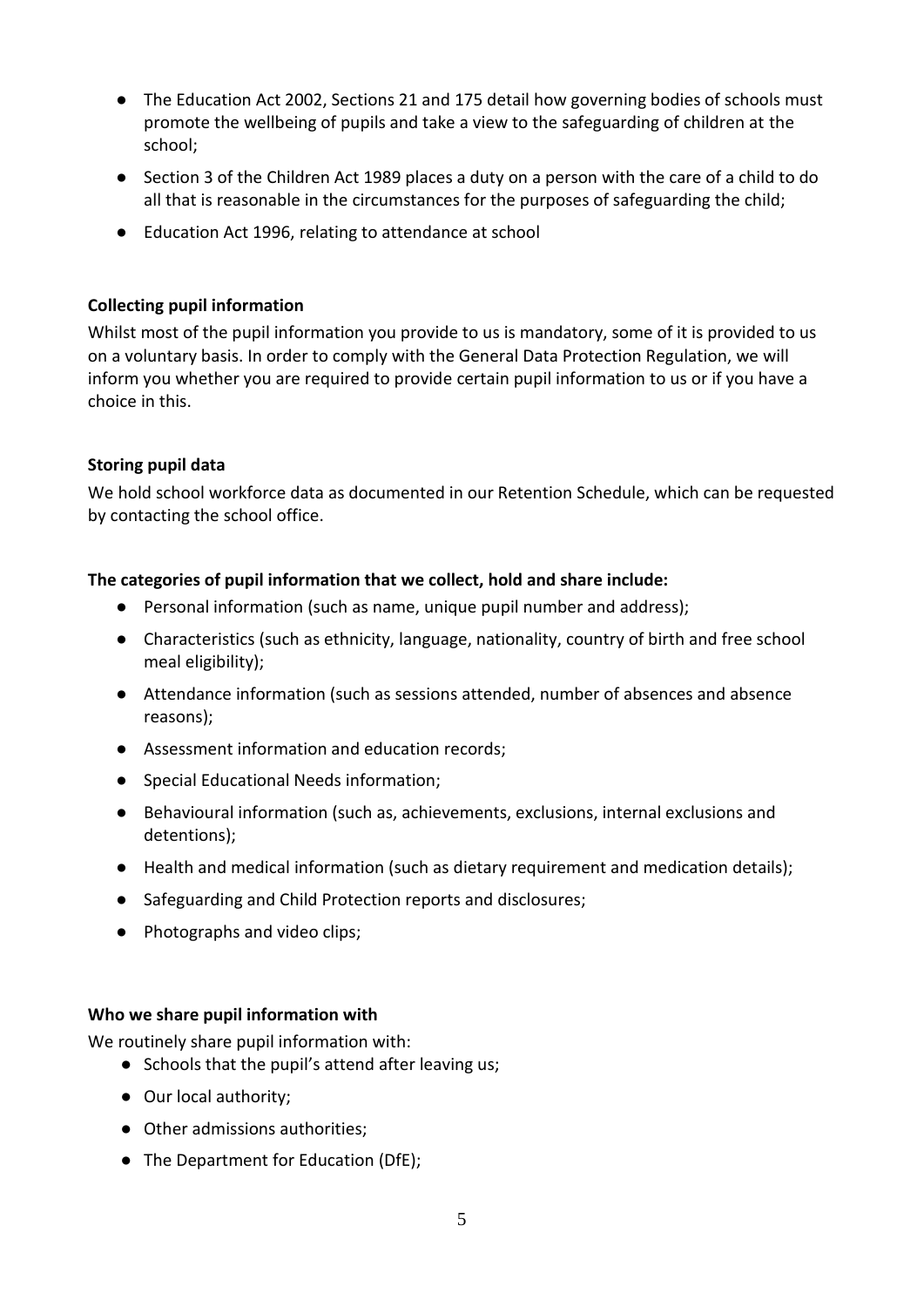- Suppliers that we have contracted with to provide educational services and those related to the operations of the school (see Appendix A);
- Examination boards
- The police when investigating or preventing crime.

## <span id="page-5-0"></span>*Why we share pupil information*

We do not share information about our pupils with anyone without consent unless the law and our policies allow us to do so.

Where we share with third-party services, this will be in line with data protection law and specified in the agreements with those third-parties.

We share pupils' data with the Department for Education (DfE) on a statutory basis. This data sharing underpins school funding and educational attainment policy and monitoring. We are required to share information about our pupils with our local authority (LA) and the Department for Education (DfE) under section 3 of The Education (Information About Individual Pupils) (England) Regulations 2013.

## <span id="page-5-1"></span>*Data collection requirements:*

To find out more about the data collection requirements placed on us by the Department for Education (for example; via the school census) go to [https://www.gov.uk/education/data](https://www.gov.uk/education/data-collection-and-censuses-for-schools)[collection-and-censuses-for-schools.](https://www.gov.uk/education/data-collection-and-censuses-for-schools)

## <span id="page-5-2"></span>*The National Pupil Database (NPD)*

The NPD is owned and managed by the Department for Education and contains information about pupils in schools in England. It provides invaluable evidence on educational performance to inform independent research, as well as studies commissioned by the Department. It is held in electronic format for statistical purposes. This information is securely collected from a range of sources including schools, local authorities and awarding bodies.

We are required by law, to provide information about our pupils to the DfE as part of statutory data collections such as the school census and early years' census. Some of this information is then stored in the NPD. The law that allows this is the Education (Information About Individual Pupils) (England) Regulations 2013.

To find out more about the NPD, go to [https://www.gov.uk/government/publications/national](https://www.gov.uk/government/publications/national-pupil-database-user-guide-and-supporting-information)[pupil-database-user-guide-and-supporting-information.](https://www.gov.uk/government/publications/national-pupil-database-user-guide-and-supporting-information)

The department may share information about our pupils from the NPD with third parties who promote the education or well-being of children in England by:

- conducting research or analysis;
- producing statistics;
- providing information, advice or guidance.

The Department has robust processes in place to ensure the confidentiality of our data is maintained and there are stringent controls in place regarding access and use of the data. Decisions on whether DfE releases data to third parties are subject to a strict approval process and based on a detailed assessment of:

- who is requesting the data;
- the purpose for which it is required;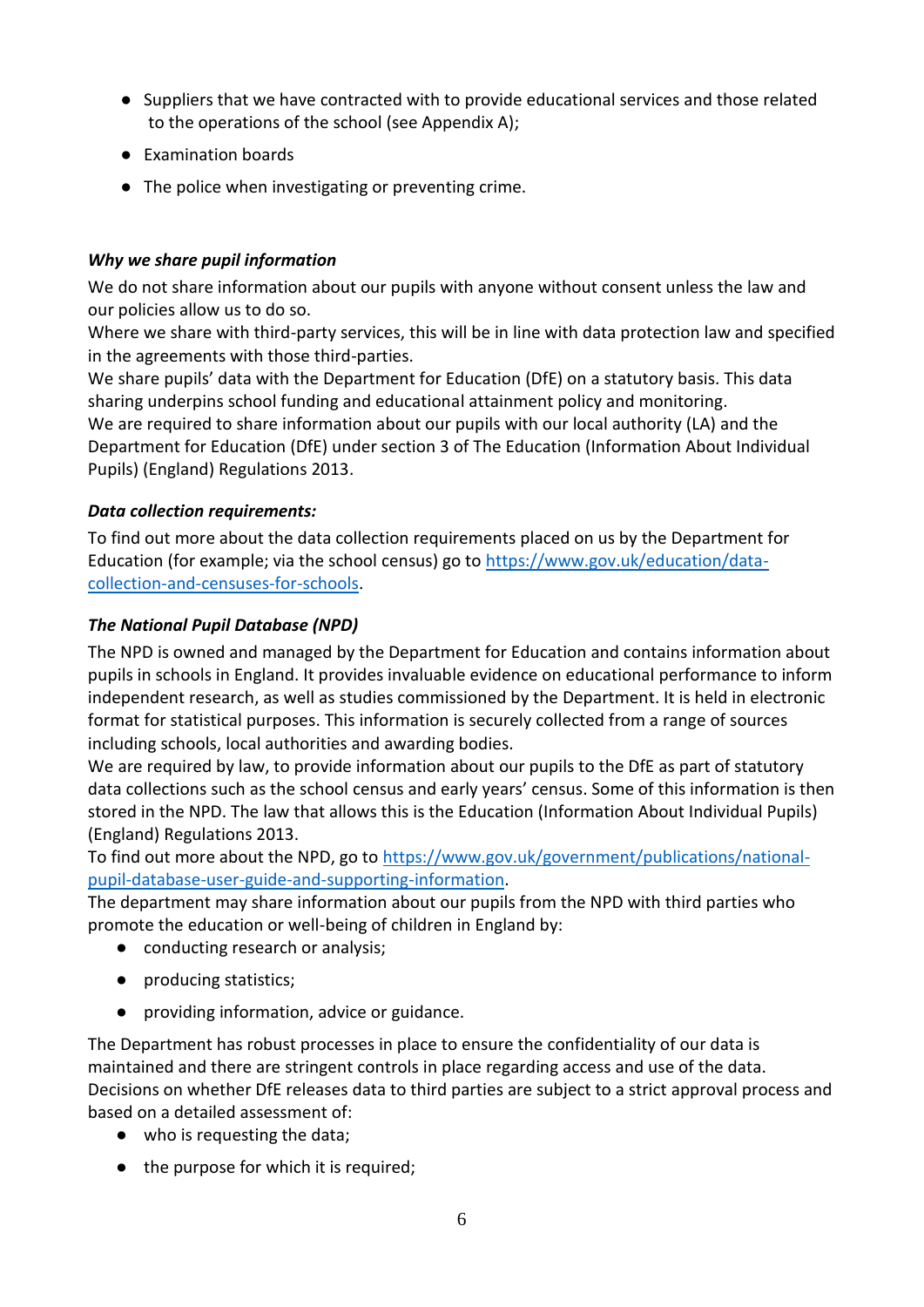- the level and sensitivity of data requested and;
- the arrangements in place to store and handle the data.

To be granted access to pupil information, organisations must comply with strict terms and conditions covering the confidentiality and handling of the data, security arrangements and retention and use of the data.

For more information about the department's data sharing process, please visit: <https://www.gov.uk/data-protection-how-we-collect-and-share-research-data>

For information about which organisations the department has provided pupil information to, (and for which project), please visit the following website:

<https://www.gov.uk/government/publications/national-pupil-database-requests-received> To contact DfE:<https://www.gov.uk/contact-dfe>

#### **COVID-19**

Data collected for the purposes of public health (including visitor contact data for COVID-19) will be kept as long as required. Contact data for visitors will be kept for 21 days after the most recent visit, with information on visitors kept as per standard retention requirements. Public Health data may be shared with third-parties as required including, but not limited to:

- National Health Service (including NHS Test and Trace)
- Public Health England
- Other local health authorities

Data collected and processed for public health purposes is done so under GDPR [Article 9\(2\)\(i\)](https://gdpr-info.eu/art-9-gdpr/) which states: (in part) "processing is necessary for reasons of [public interest](https://kb.dataprotection.education/component/seoglossary/1-data-protection-definitions/public-interest) in the area of public health, such as protecting against serious cross-border threats to health..." and [Recital 54](https://gdpr-info.eu/recitals/no-54/) which includes: "The processing of special categories of personal data may be necessary for reasons of public interest in the areas of public health without consent of the data subject.

#### <span id="page-6-0"></span>**Concerns about how your personal data is handled**

If you have a concern about the way we are collecting or using your personal data, we ask that you raise your concern with us by contacting the school office or the DPO on dpo@dataprotection.education

Alternatively, you can contact the Information Commissioner's Office at <https://ico.org.uk/concerns/>